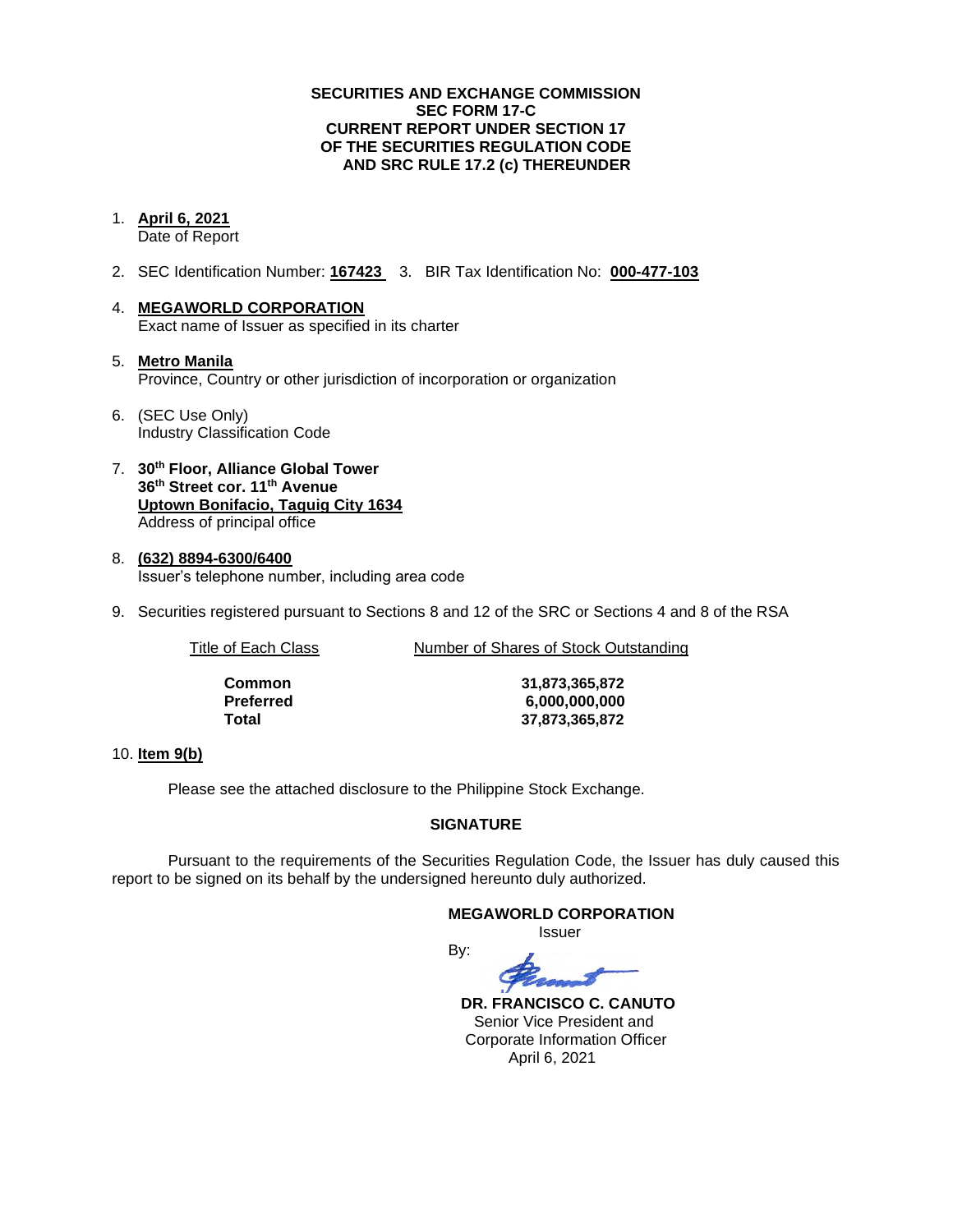# **SECURITIES AND EXCHANGE COMMISSION SEC FORM 17-C**

## **CURRENT REPORT UNDER SECTION 17 OF THE SECURITIES REGULATION CODE AND SRC RULE 17.2(c) THEREUNDER**

| Apr 6, 2021                                                                        | 1. Date of Report (Date of earliest event reported)                                                                                   |
|------------------------------------------------------------------------------------|---------------------------------------------------------------------------------------------------------------------------------------|
| 2. SEC Identification Number                                                       |                                                                                                                                       |
| 167423                                                                             |                                                                                                                                       |
| 3. BIR Tax Identification No.                                                      |                                                                                                                                       |
| 000-477-103                                                                        |                                                                                                                                       |
|                                                                                    | 4. Exact name of issuer as specified in its charter                                                                                   |
|                                                                                    | <b>MEGAWORLD CORPORATION</b>                                                                                                          |
|                                                                                    | 5. Province, country or other jurisdiction of incorporation                                                                           |
| <b>Metro Manila</b>                                                                |                                                                                                                                       |
|                                                                                    | 6. Industry Classification Code(SEC Use Only)                                                                                         |
| 7. Address of principal office<br><b>Taguig City</b><br><b>Postal Code</b><br>1634 | 30th Floor, Alliance Global Tower 36th Street cor. 11th Avenue Uptown Bonifacio,<br>8. Issuer's telephone number, including area code |
| (632) 8894-6300/640                                                                |                                                                                                                                       |
|                                                                                    | 9. Former name or former address, if changed since last report                                                                        |
| N/A                                                                                |                                                                                                                                       |
|                                                                                    | 10. Securities registered pursuant to Sections 8 and 12 of the SRC or Sections 4 and 8 of the RSA                                     |
| <b>Title of Each Class</b>                                                         | Number of Shares of Common Stock Outstanding and Amount of Debt Outstanding                                                           |
| Common                                                                             | 31,873,365,872                                                                                                                        |
| Preferred                                                                          | 6,000,000,000                                                                                                                         |
|                                                                                    | 11. Indicate the item numbers reported herein                                                                                         |
| Item $9(b)$                                                                        |                                                                                                                                       |

The Exchange does not warrant and holds no responsibility for the veracity of the facts and representations contained in all corporate disclosures, including financial reports. All data contained herein are prepared and submitted by the disclosing party to the Exchange, and are disseminated solely for purposes of information. Any questions on the data contained herein should be addressed directly to the Corporate Information Officer of the disclosing party.